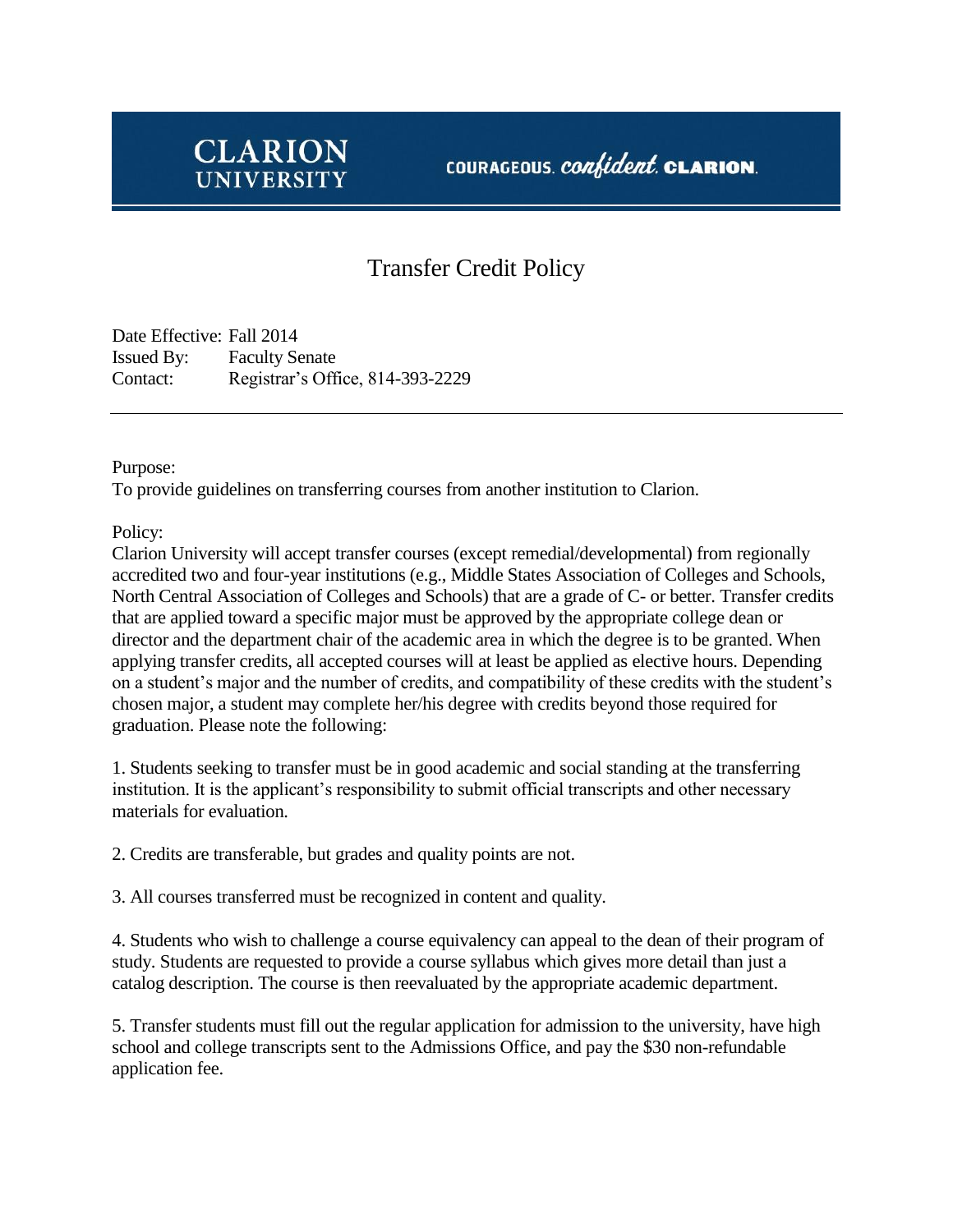6. Applicants who hold the Associate of Science or Arts degree from a Pennsylvania community college will be accepted by the university and granted transfer credits as outlined in the Academic Passport Principles (see the Credit Transfer Policy section.)

7. Applicants from Pennsylvania community colleges without the Associate Degree of Science or Arts will be processed in accordance with regular transfer guidelines.

8. First-time bachelor's degree-seeking students are to complete at least 30 of the last 45 credits and at least 50 percent of the credits in their major from Clarion University. (See "Residence Requirements").

9. To ensure proper placement of transfer credits taken at another institution, students enrolled at Clarion University are strongly encouraged to request written permission from their college dean to take courses at another institution for transfer back to Clarion. Grades and quality points for courses taken elsewhere do not transfer and cannot be used as repeats for grades previously earned at Clarion.

## **Credit Transfer Policy**

## *Academic Passport Principles*

Clarion University affirms its commitment to maximize access to higher education for all Pennsylvanians through the Academic Passport to the Pennsylvania State System of Higher Education. Community college students who have earned the Associate of Arts (A.A.), the Associate of Science (A.S.), or the Associate of Applied Science (A.A.S) degree in a program containing a minimum of 30 credits of liberal arts courses, or State System university students, who transfer from one State System university to another with a 2.0 minimum cumulative grade-point average (GPA) in all course work and a minimum of 12 credit hours, shall be considered to have an Academic Passport which will allow them to transfer to any PASSHE university. It is understood that the academic passport does not guarantee admission into specific majors. Some academic programs may have additional requirements such as satisfactory scores on Praxis exams or a higher QPA. In the acceptance and application of credits for university shall look first to apply as many credits as possible toward the satisfaction of lower-division general education requirements. Next, the receiving university shall look toward applying any appropriate credits to satisfy requirements in the major. Last, credits may be applied to satisfy elective requirements. It is the intent of the passport that credits earned as part of a qualifying degree program at a community college or state system university should be accepted and applied toward completion for the baccalaureate degree. It is recognized that in certain circumstances, such as a change in major or specialized programs of study, it may not be possible to apply all transfer credits earned toward the four-year degree; however, absent legitimate academic reasons, the intent of this policy is to make full and complete use of credits earned in qualified A.A., A.S., or A.A.S. degree programs. Transfer students shall not be required to repeat or retake courses that they have already successfully completed at another accredited institution.